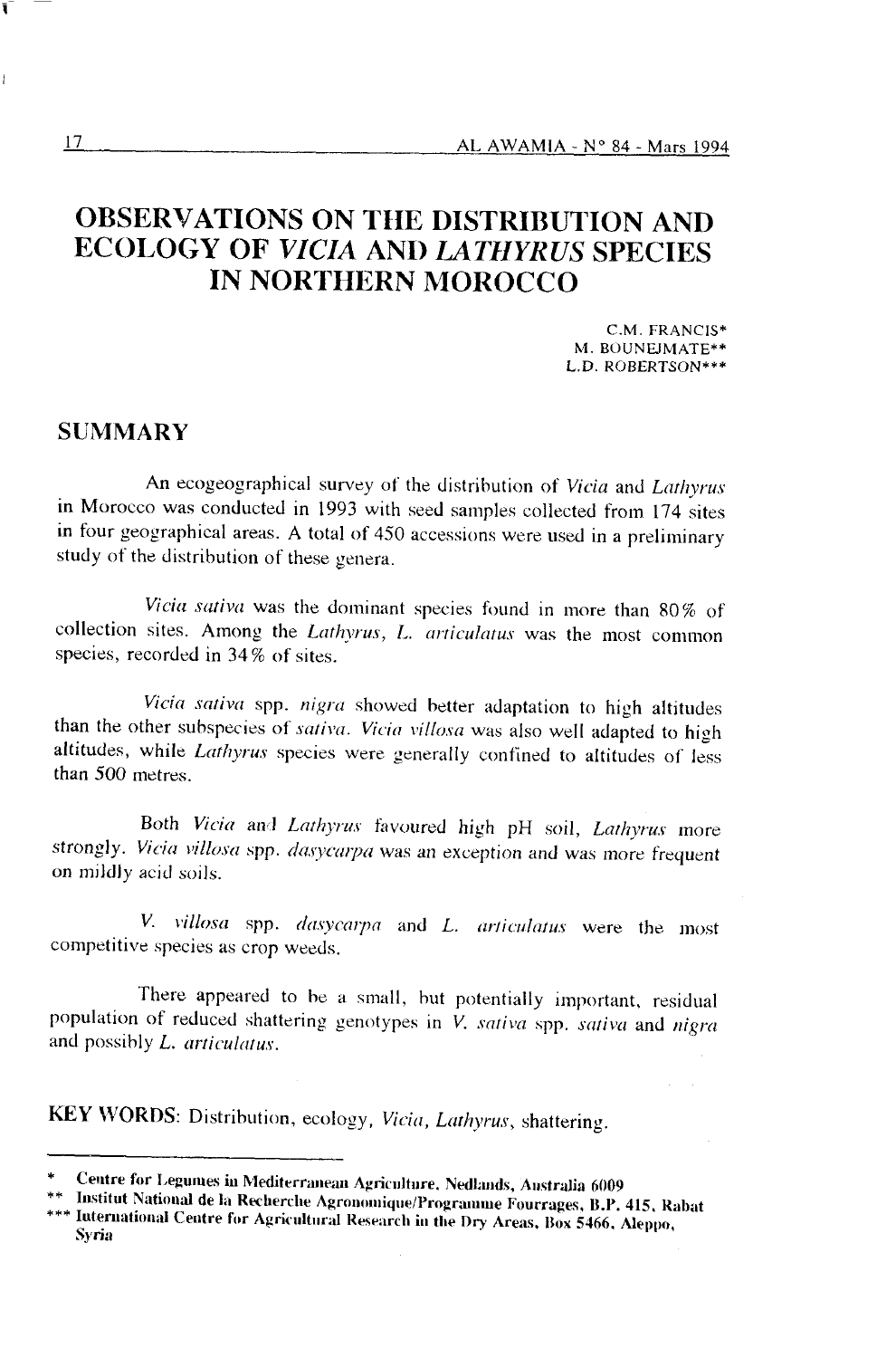í.

#### **RESUME**

Des prospections pour la collecte des genres Vicia et Lathyrus au Maroc ont été effectuées par l'échantillonnage de 174 sites situés dans quatre régions géographiques. Un total de 450 populations ont été utilisées dans une étude préliminaire de distribution de ces deux genres.

Vicia sativa a été I'espèce la plus fréquente, rencontrée sur plus de 80% des sites de collecte. Parmi les Lathyrus, l'espèce L. articulatus était la plus répandue, trouvée dans34% des sites.

V. sativa spp. nigra a montré une meilleure adaptation aux hautes altitudes que les autres sous-espèces de sativa. V. villosa était aussi adaptée aux altitudes élevées, alors que les espèces du genre Lathyrus ont été généralement restreintes à des altitudes de moins de 500 mètres.

Aussi bien Vicia que Lathyrus ont préféré les sols à ph élevé, Lathyrus plus particulièrement. Vicia villosa spp. dasycarpa était une exception et était plus fréquente sur les sols faiblement acides.

v. villosa spp. dasycarpa et L. articulatus ont été les espèces les plus compétitives vis à vis des cultures céréalières.

Il semble qu'une petite, mais potentiellement importante population résiduelle de génotypes à déhiscence réduite existe chez V. sativa spp. sativa et nigra, et peut être aussi chez L. articulatus.

MOTS CLES: Distribution, écologie, Vicia, Lathyrus, déhiscence.

# INTRODUCTION

Vicia and Lathyrus have long been known as genera with considerable potential for both forage and grain and their cultivation for human food pre-dates modern agriculture by thousands of years (Marinval 1985). Altogether some 36 species have been recorded as cultivated species (Reid, Bettencourt and Konopka 1993 ). Of these, only Vicia faba, V. Sativa, V. ervilia and to a lesser extent Lathyrus sativus and Lathyrus cicera are, or have been, cultivated in Morocco (Foury 1954).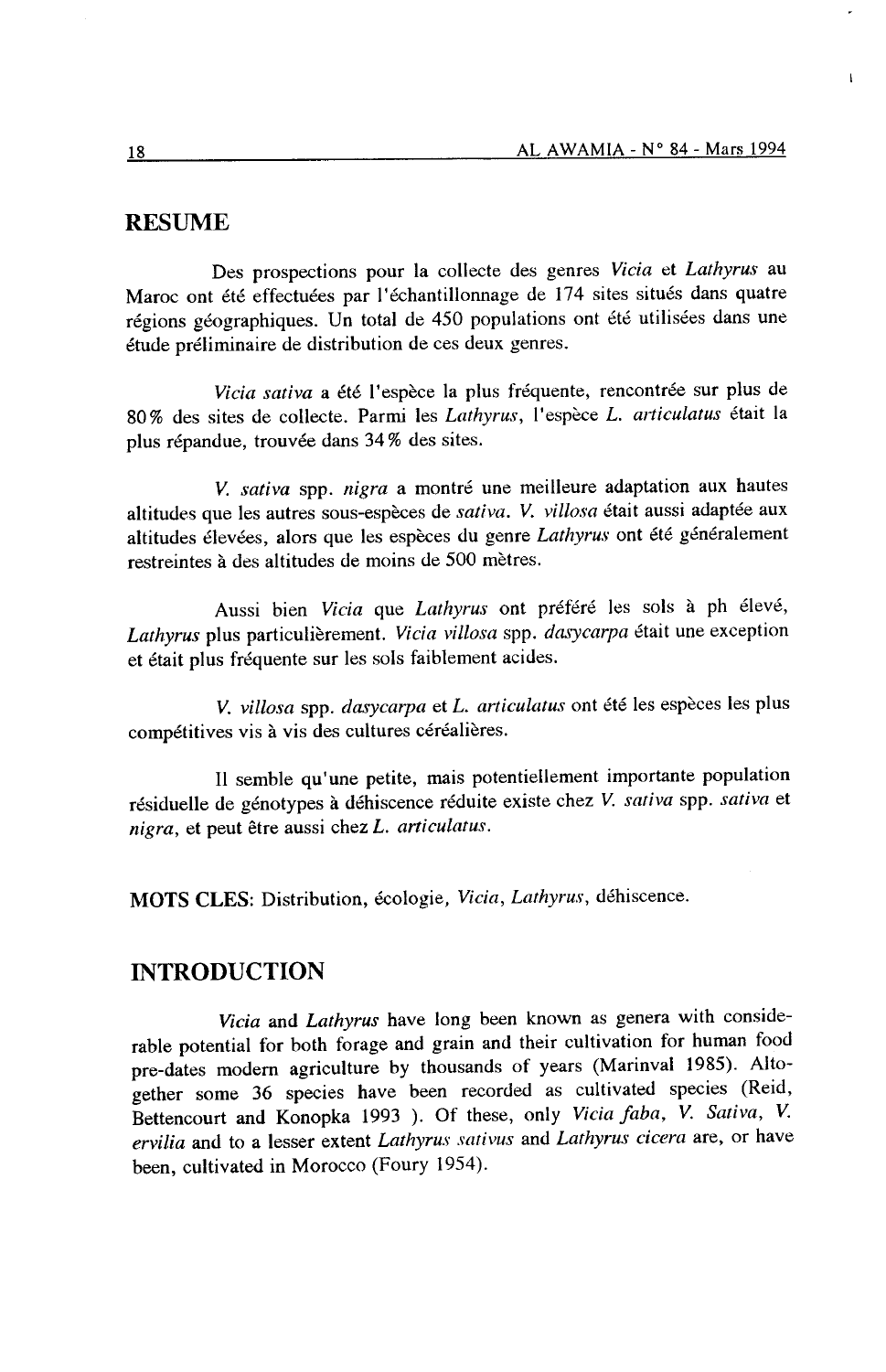Morocco offers a great diversity of soil type, winter temperatures and rainfall, and is a centre of Vicia and Lathyrus. The reported genetic diversity of *Vicieae* in Morocco (Allkin, Bisby and White 1983), together with the wide environmental range, makes Morocco an ideal country, not only to increase the genetic resource base, but also to study the range of adaptation of the species.

While cultivated Vicia and Lathyrus species are generally adapted to alkaline and heavy soils, there appears much to learn about the ecology of many, if not most, of the species of the two genera. Many articles have been written on the systematics of the Vicieae (Hanelt and Mettin 1989), but few provide information on the climatic and edaphic requirements of the species. Such information is essential in the development of new species for agriculture, and in particular, for the choice of species most likely to succeed in a given environment.

To this end, a survey of the genetic diversity of natural populations of Vicia and Lathyrus species was made from both the high-altitude cold regions and the coastal low-altitude area of northern Morocco. We have used this survey to relate the natural distribution of Vicia and Lathyrus species to some ecologically important soil and climatic factors.

# MATERIALS AND METHODS

An ecogeographical survey of the distribution of Vicia and Lathyrus in Morocco was conducted in 1993. The collections covered a total travel distance of 5000 km. The altitude varied from sea level to 24OO m and the rainfall from 250 to 1200 mm (25 years average). A total of 114 sites were sampled in four geographical areas (Figure 1):

- 1. Middle Atlas (Provinces of Khémisset, Khénifra, Ifrane, Fès, Béni-Mellal, Azilal and Marrakech): 61 sites.
- 2. High Atlas (Province of Marrakech): 9 sites.
- 3. Low-altitude and coastal area (Provinces of Kénitra, Larache, Tanger and Tétouan): 46 sites.
- 4. Rif mountains (Provinces of Chefchaouen, Al Hoceïma, Taza and Sidi Kacem): 58 sites.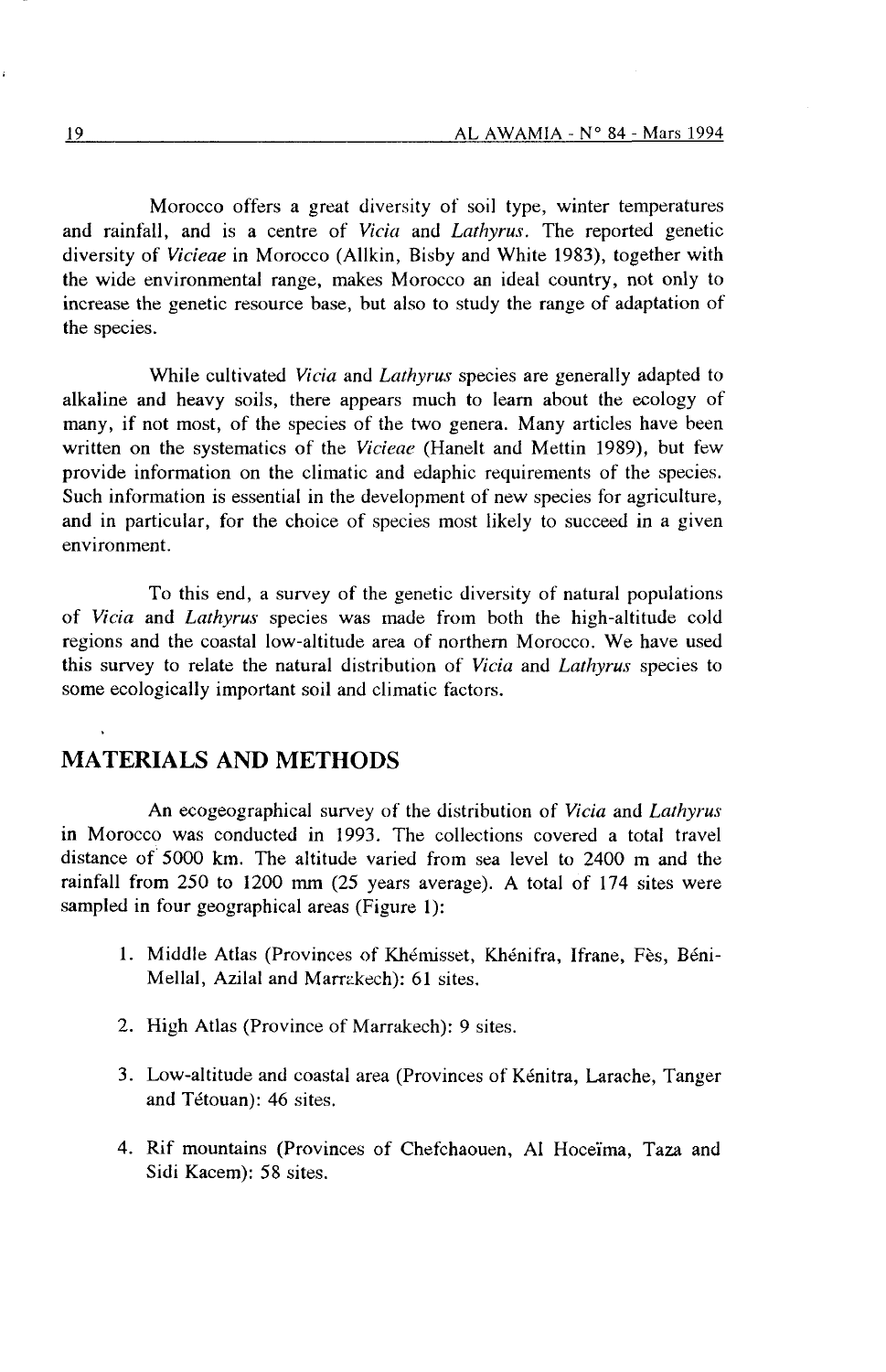As far as possible, records were made of country rock, soil type and pH, slope, drainage, crop practices and relative abundance of the species. Altitude was estimated by a hand altimeter and rainfall from locally available data.

A preliminary survey was conducted in March to locate some key collection sites and seed collection was undertaken in June-July, 1993. Classical procedures (Marshall and Brown 1971) suggest a transect type of approach with frequent short stops. However, so few were the reasonable collection sites that this method was not appropriate. To maximise the number of ecotypes under these conditions, we sampled thoroughly the scattered populations of diversity remaining.



Fig. 1. Map of the study area. • COLLECTION SITES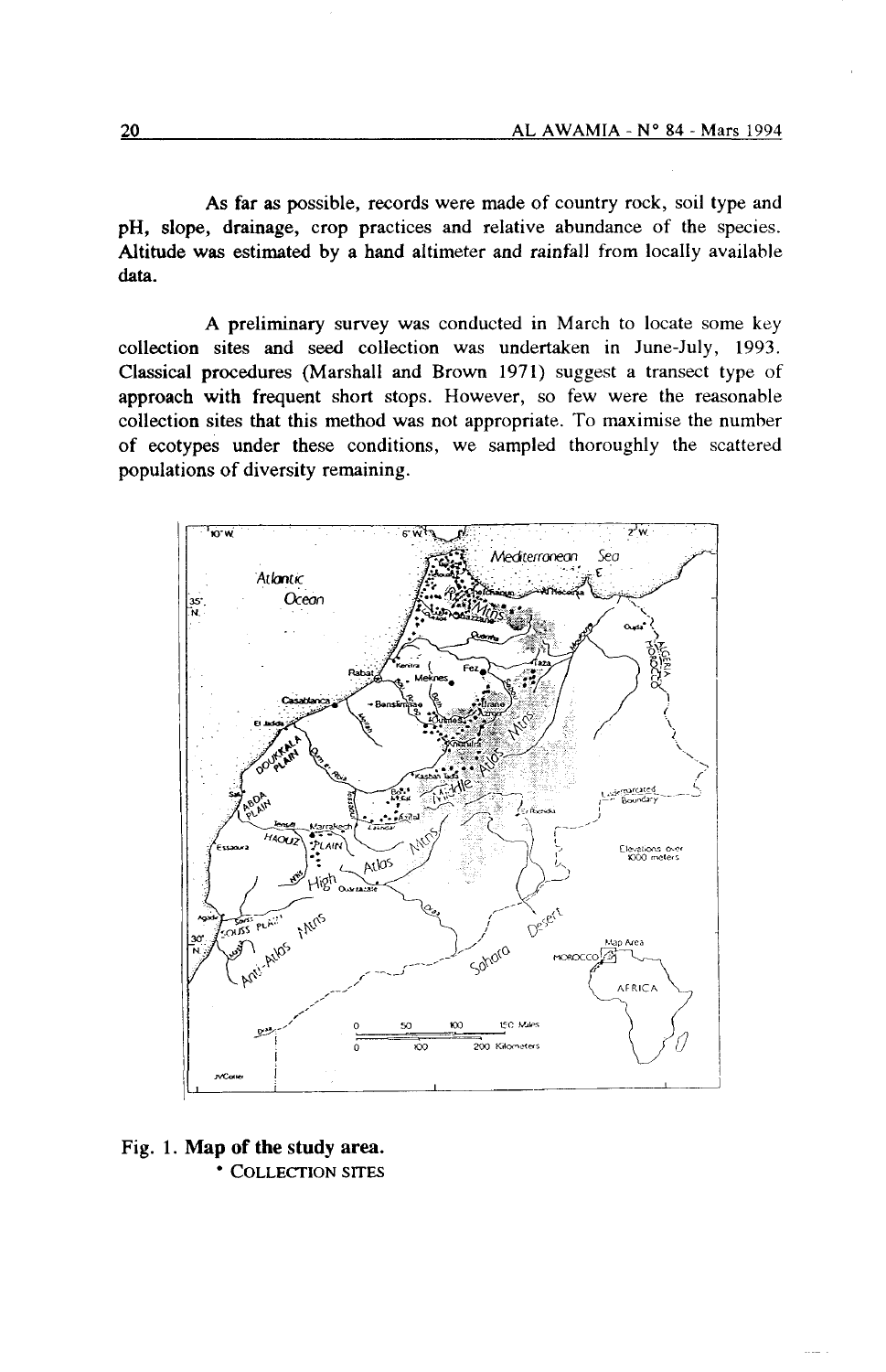# **RESULTS AND DISCUSSION**

### Frequency distribution of species

More than 450 accessions were used in a preliminary study of the distribution of Vicia and Lathyrus species in Morocco. This represents the most comprehensive collection of Vicieae from the North African region.

Twenty species of *Vicia* have previously been described from Morocco (Allkin, Bisby and White 1983). In our study, only 11 were positively identified. Drought conditions may have reduced the diversity available, while a more detailed study of the vegetative parts may well increase the number. It is apparent, nevertheless, that species such as *Vicia narbonensis*. V. serratifolia, V. cedrotorum, V. vicioides, V. durandii and V. glauca are at least rare in Morocco. With the increasingly intense grazing and cropping pressure in Morocco, some of these species may well be victims of genetic erosion.

A summary of the species collected is presented in Table 1 and the most common *Vicia* and *Lathyrus* species are shown in Figure 2 in terms of their frequency distribution.

| ervilia<br>hybrida<br>lutea<br>monantha  | Vicia villosa spp. dasycarpa                                                                                                                                       | 21<br>28<br>5<br>31                                                  | sp.             | Vicia tetrasperma<br>tenuifolia<br>faba                            | 2<br>2<br>6            |
|------------------------------------------|--------------------------------------------------------------------------------------------------------------------------------------------------------------------|----------------------------------------------------------------------|-----------------|--------------------------------------------------------------------|------------------------|
| pannonica<br>peregrina<br>sativa<br>spp. | spp. monantha<br>spp. cinerea<br>onobrychiodes<br>spp. amphicarpa<br>spp. angustifolia<br>spp. cordata<br>spp. hyemalis<br>spp. macrocarpa<br>spp. nigra<br>sativa | 20<br>7<br>5<br>2<br>$\overline{c}$<br>2<br>5<br>1<br>4<br>88<br>149 | Lathyrus aphaca | articulatus 63<br>cicera<br>ochrus<br>sativus<br>tingitanus<br>sp. | 17<br>5<br>9<br>9<br>5 |

Table 1. Summary of species collected.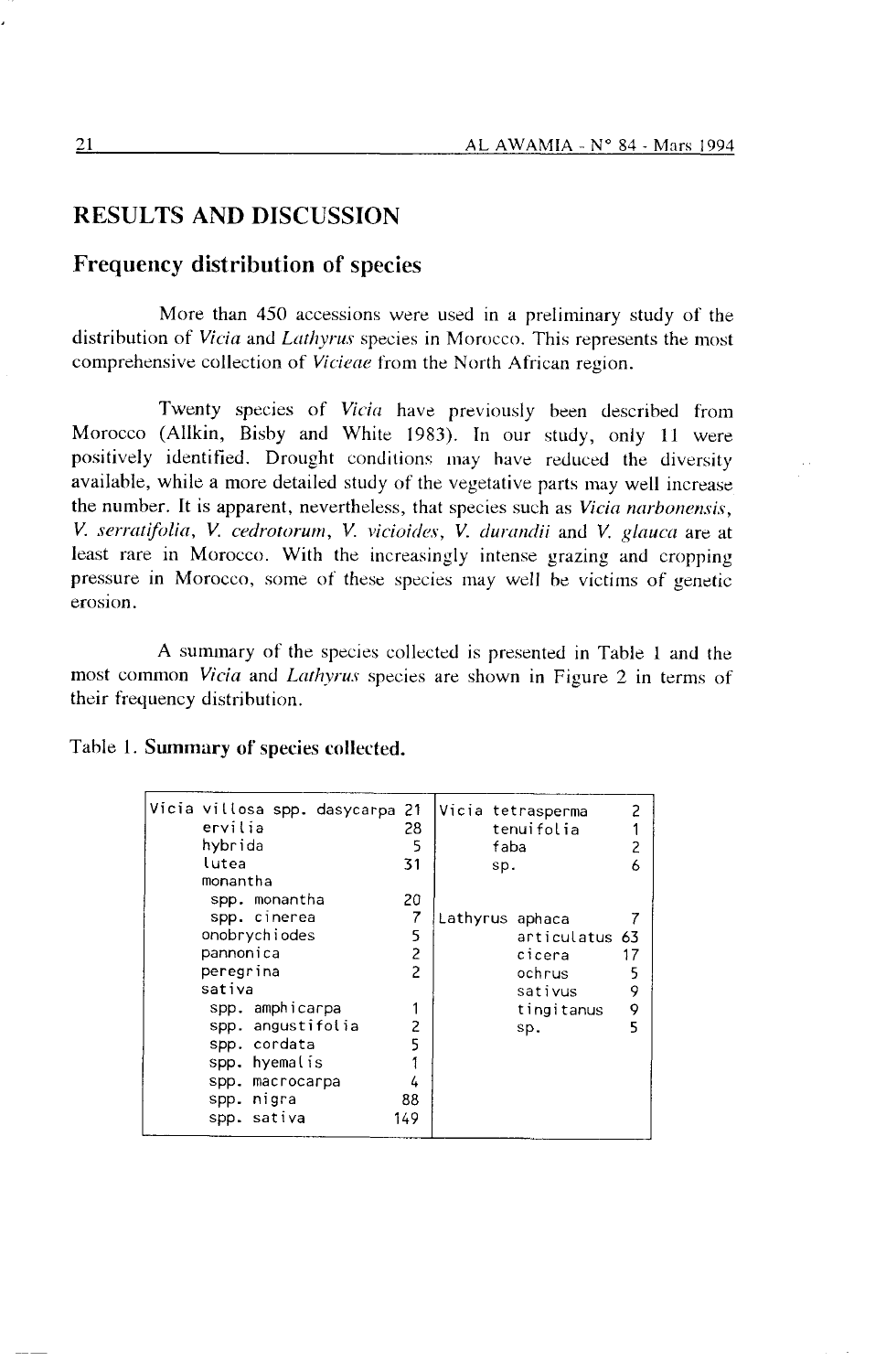

Fig. 2. Frequency of occurrence of Viciae in 174 sites in Morocco. (Vicia:  $1 =$  sativa,  $2 =$  sativa ssp nigra,  $3 =$  lutea,  $4 =$  villosa spp dasycarpa,  $5 =$  ervilia,  $6 =$  monantha. Lathyrus:  $1 =$  articulatus,  $2 =$  sativus, 3  $= cicera$ ,  $4 = aphaca$ ,  $5 = ochrus$ ,  $6 = tingitanus$ ).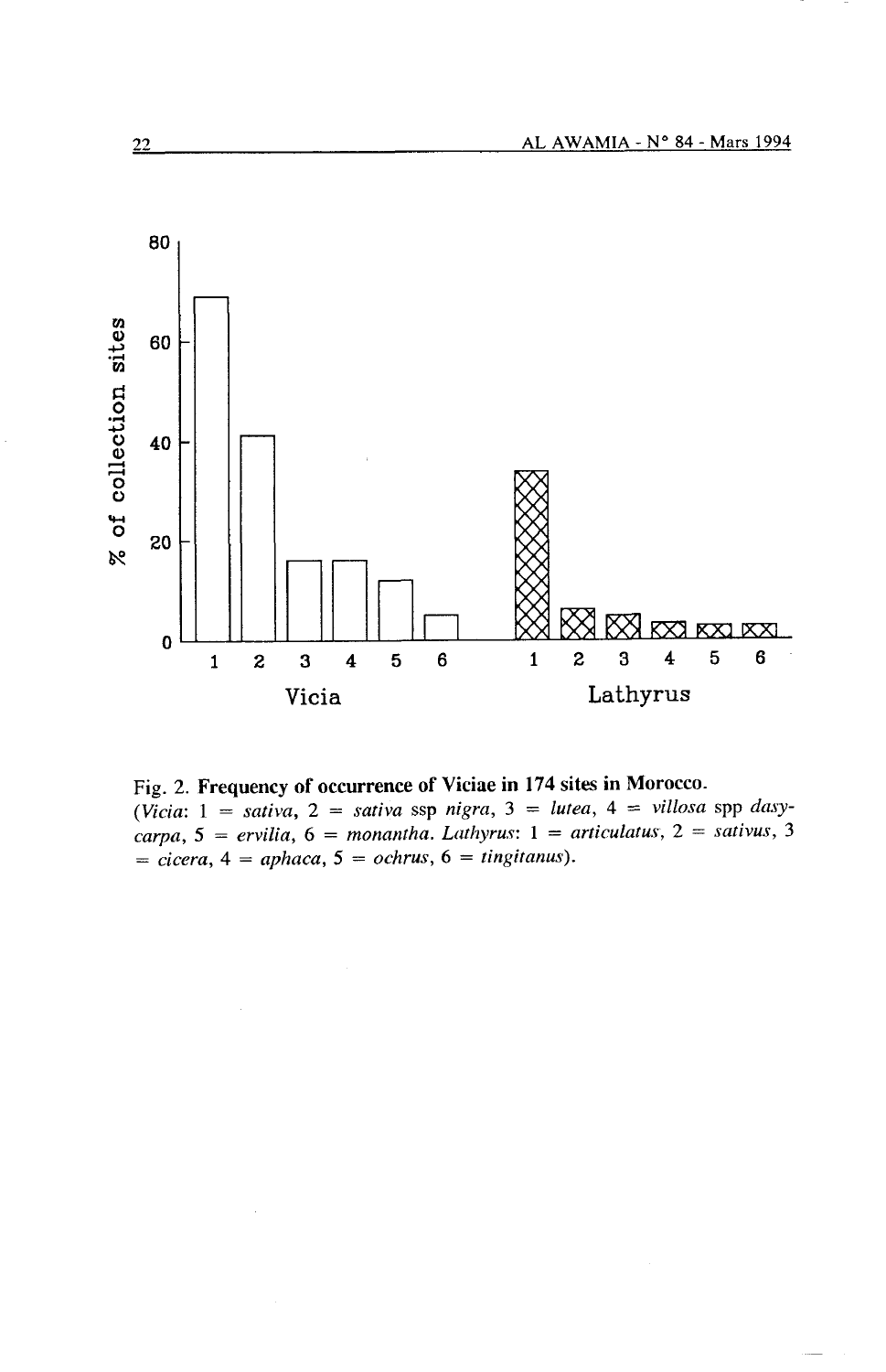#### Population Ecology and variability

The large collection enabled some important ecogeographical observations to be made.

#### Size and complexity of the Vicia sativa gene pool

While other Vicia and Lathyrus species were dominant in localised environments, the Vicia sativa complex was widely adapted and found in more than 80% of the sites visited. It was apparent from examination of the seeds and pods that the gene pool was considerable and active and that there has been much introgression, especially between Vicia sativa spp. sativa and Vicia sativa spp. nigra. Seed and pod colour and calyx length, for example, represent a continuum between these two. Intercrossing rates exceeding l0% have been recorded by Hanelt and Mettin (1989) and no doubt contributes to obscuring the inter-subspecies boundaries in Morocco where large populations of both are contiguous.

Although V. sativa as a species is not generally adapted to cold environments or to acid soils, a significant number of ecotypes (12 to 14%) were found in such locations. It appears the situation may be analogous to that found in Medicago truncatula (Bounejmate 1992). In the latter situation, the massive gene pool of the medic appears to have facilitated the selection of a small, but significant, number of ecotypes with adaptation well outside the normal range of the species.

# Competiveness of Vicia villosa spp. dasycarpa and Lathyrus articulatus as weeds in cereal crops

A striking feature was the 'success' of some of the Vicieae in competition with cereals. In crops in the Rif mountains and valleys, Lathyrus articulatus was a dominant 'weed' and on occasions had overgrown the cereal crop. In the colder (and higher) Middle and High Atlas, Vicia villosa spp. dasycarpa was a dominant crop contaminant.

The reasons for their relative success as crop weeds deserve further study as the two species are quite different.  $L$ . articulatus has long sprawling vines and can grow taller than the cereal crop canopy. It has entirely different growth form than the much shorter and more determinant V. villosa spp dasycarpa. The latter species appears to rely on early maturity relative to the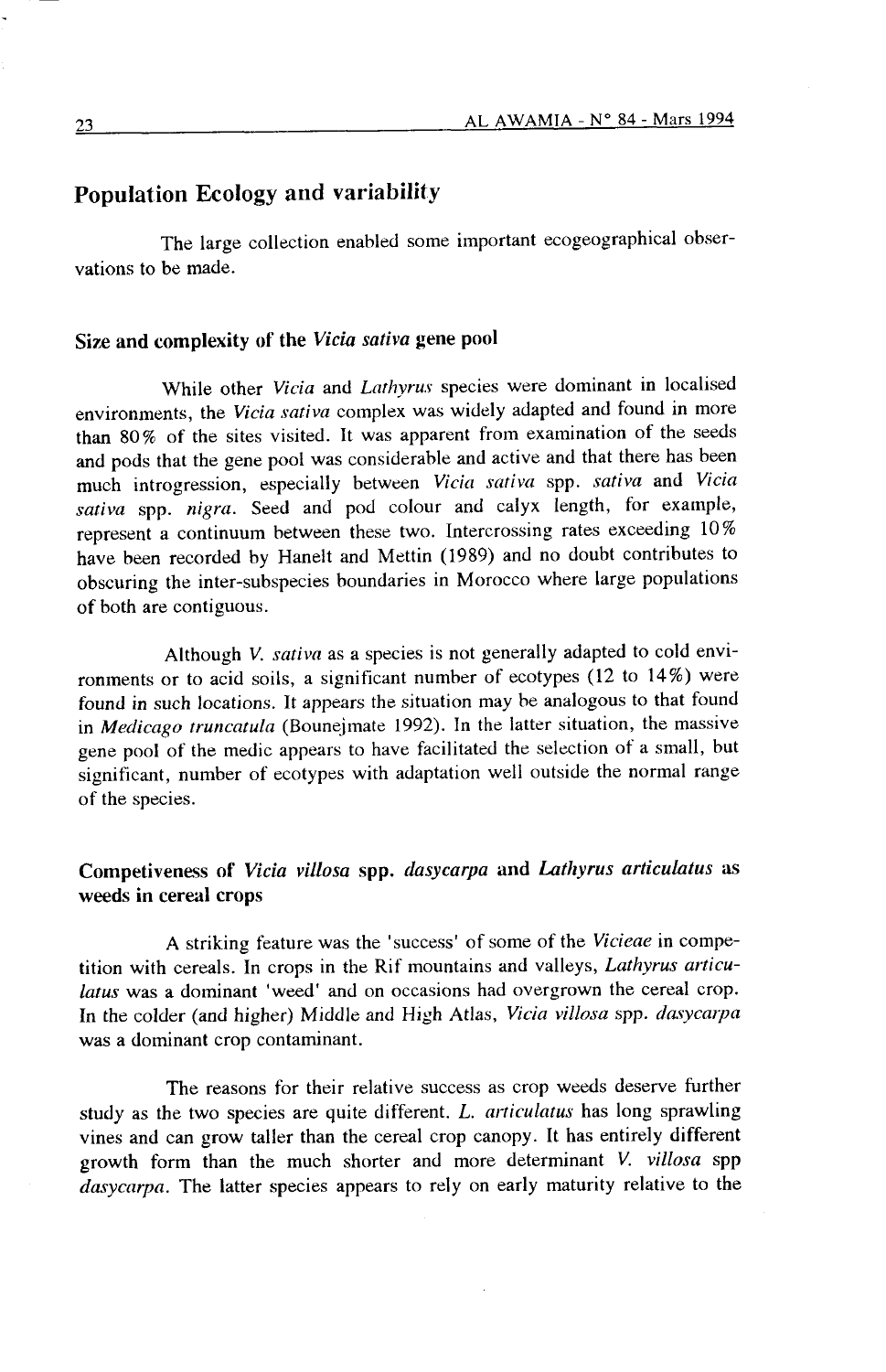cereal, strongly shattering pods and a high content of hard seed. Both species clearly have ability to produce large quantities of seed in the competitive situation with cereals. It will be of considerable interest to evaluate the competitive ability of these species against others apparently less successful as crop competitors, e.g. V. lutea.

A high content of hard (impermeable) seed may contribute to the success of a species as a crop weed. Foury (1954) has quoted early work noting V. villosa to have a high hard seed content relative to V. sativa and that paleseeded genotypes were more permeable than dark-seeded types. Certainly our observations support these conclusions. Dark grey to black seeds of V, villosa were invariably found on the ground and in many cases were hard seed from the previous season's crop.

## Specific soil and climatic adaptation

The Vicia species generally were far more widespread than the Lathyrus. They occupied both a wider soil range and much colder winter environments (Figure 3).

Some of the species demonstrated specific adaptative characteristics. notably:

(1) Vicia sativa spp. nigra predominated in the highest (and coldest) regions where it was sympatric with perennial species V. onobrychioides and V. tenuifolia.

V. villosa spp. dasycarpa was also common in cold high altitude environments. It may be that V. villosa spp. dasycarpa has an obligate cold requirement as it was rare or absent from the milder winter climate of northern regions of the Rif and surrounding coastal plains.

*Lathyrus* species showed a strong affinity for lower altitudes. ICARDA's breeding aim of greater cold tolerance in *Lathyrus ochrus* is unlikely to be realized as a result of this mission. All accessions were from mild winter. near coastal, environments. Only L. cicera occurred in the cold winter environments of the Middle Atlas where it was occasionally sympatric with V. villosa spp. dasvcarpa.

(2) Acid soils were associated with both granite and basalt parent rock. The coarse-textured granitic soils were dominated by Trifolium species and contained far fewer *Vicieae* than the more fertile basaltic soils.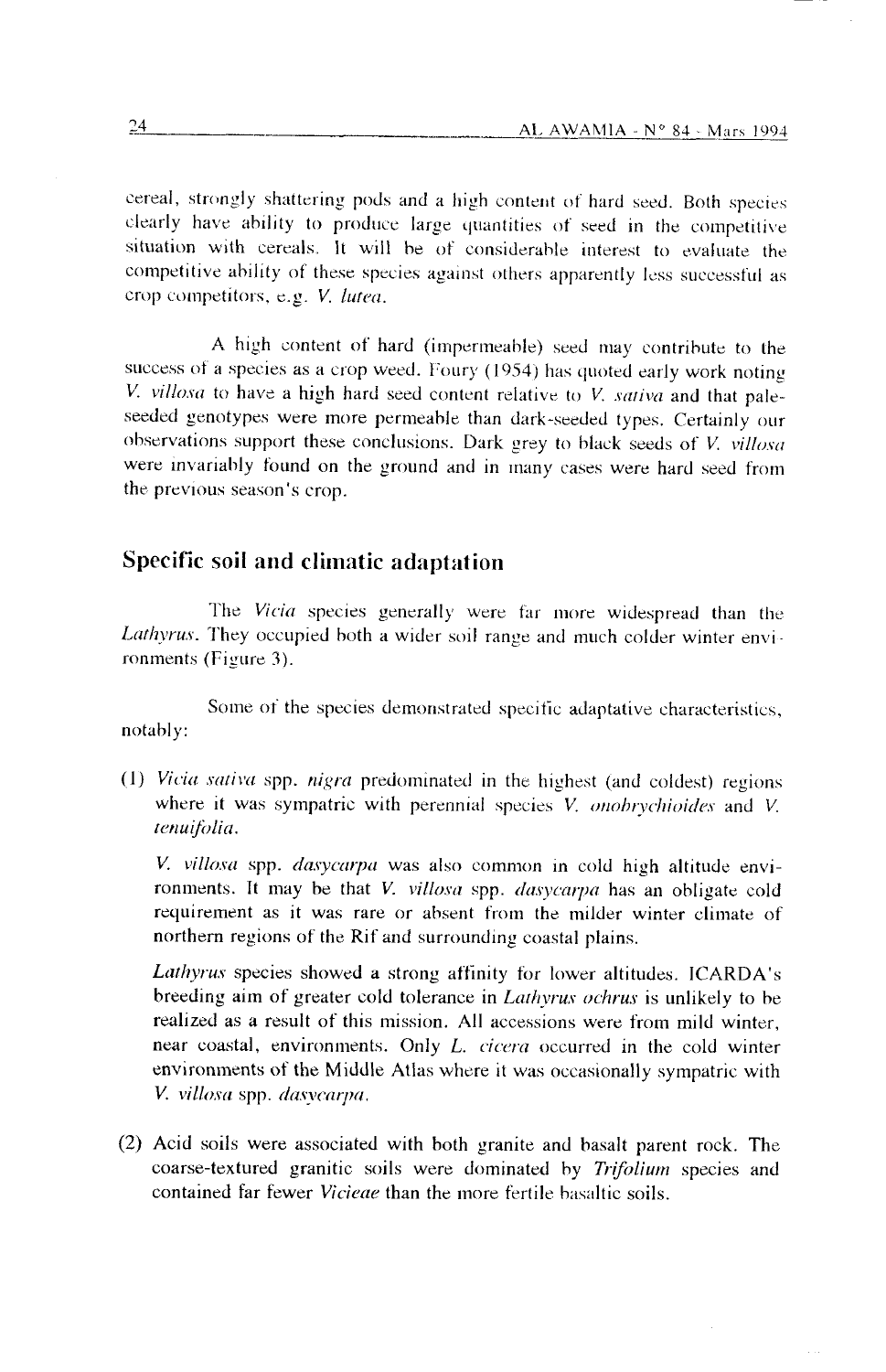V. villosa spp. dasycarpa was the most widespread species on the mildly acid (pH 5 to 6.5) soils of the Middle and High Atlas with  $52\%$  of its ecotypes found on such soils. In these situations, it was a common crop contaminant. Other Vicia species, viz. lutea and sativa had a much smaller proportion of ecotypes (12 to l4%) associated with the acid soils (Figure 3).

Lathyrus species showed a strong affinity for loamy soils of higher pH. More than 80% of the ecotypes were fiom soils of pH 7.6 or greater. On the mildly acid infertile granitic soils, e.g. west of Chefchaouen, Lathyrus was rare.

(3) V. ervilid was commonly cultivated as a crop in the Rif, reflecting no doubt the past tradition of culture under French and Spanish influence. It has not spread naturally outside this cultivated area. This may be due to features of its domestication (upright growth habit, non-shatterng pods and soft seed) making it uncompetitive in the wild.

Adaptation of V. ervilia to shallow ( $\frac{d}{dy}$ ) stony soils and more importantly to drought was expressed by successful seed set relative to other Vicieae in what was a serious drought year. As an already domesticated species, there is much to recommend further selection within the species. One immediate problem is its suscepibility to attack by Orobanche crenata for which variation between varieties of five Vicia species has been reported recently by Linke, Abd El Moneim and Saxena (1993).

### Non-shattering genes

Non-shattering pods are an important feature for the domestication of grain and forage legumes. While shattering pods have clear ecological advantage in the wild to ensure spread and survival, there appeared to be a small, but potentially important, residual population of reduced shattering genotypes in Vicia sativa spp. sativa and nigra and possibly Lathyrus articulatus.

The apparently reduced shattering genotypes were best expressed in the dry seasonal finish of the Middle Atlas where all except isolated plants hacl shattered. The putative non-shattering genotypes were characterised by oblique splitting of the pod wall. It may be that several genes are involved. Assessment of the efticacy and inheritance of these 'genes' in relation to those alreacly defined by Abd El Moneïm (1993) will be one of the more immediate studies required as a follow up of the mission.

25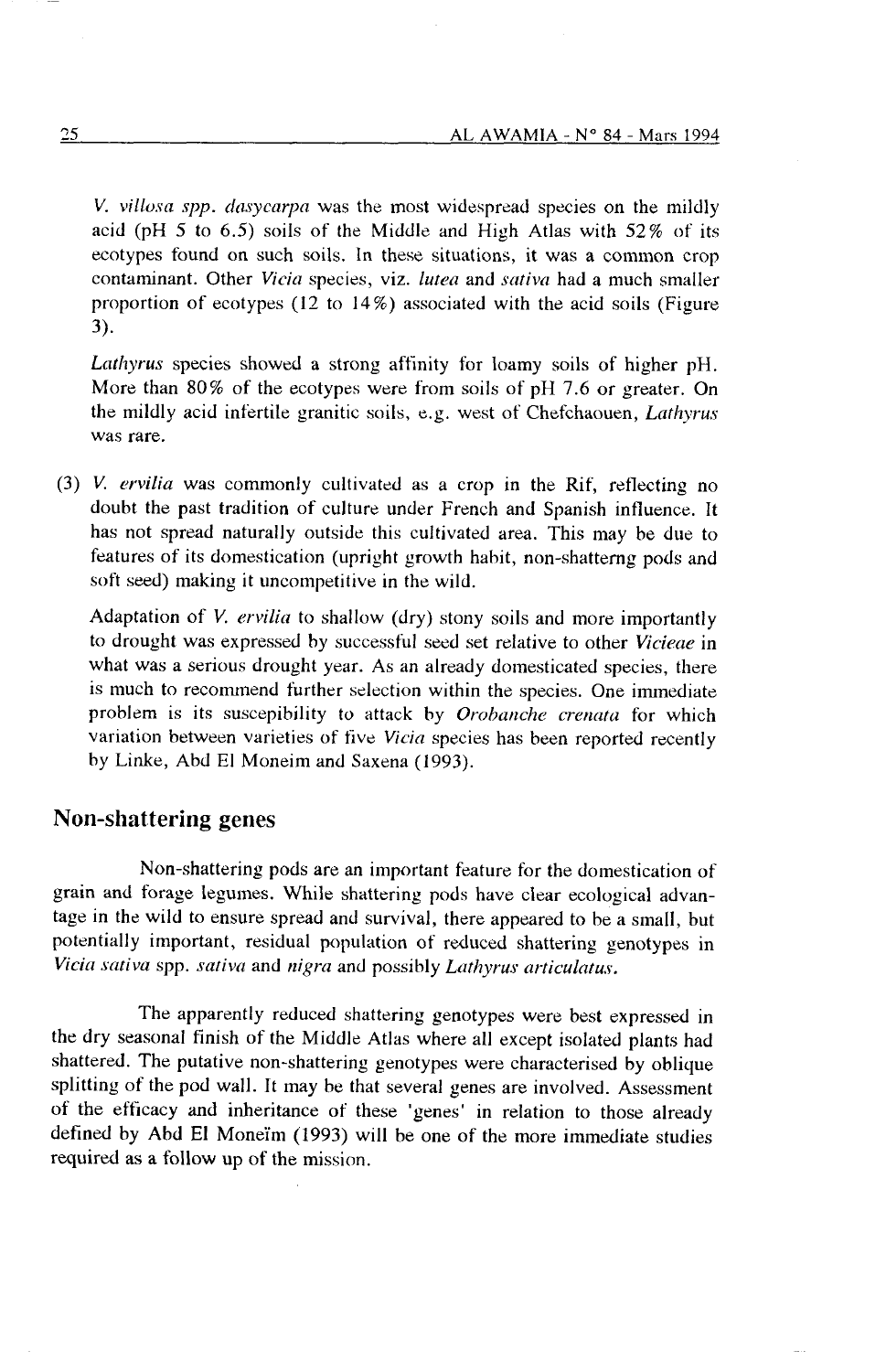

Fig. 3. Frequency of occurrence of Viciae in various classes of altitude and pH.